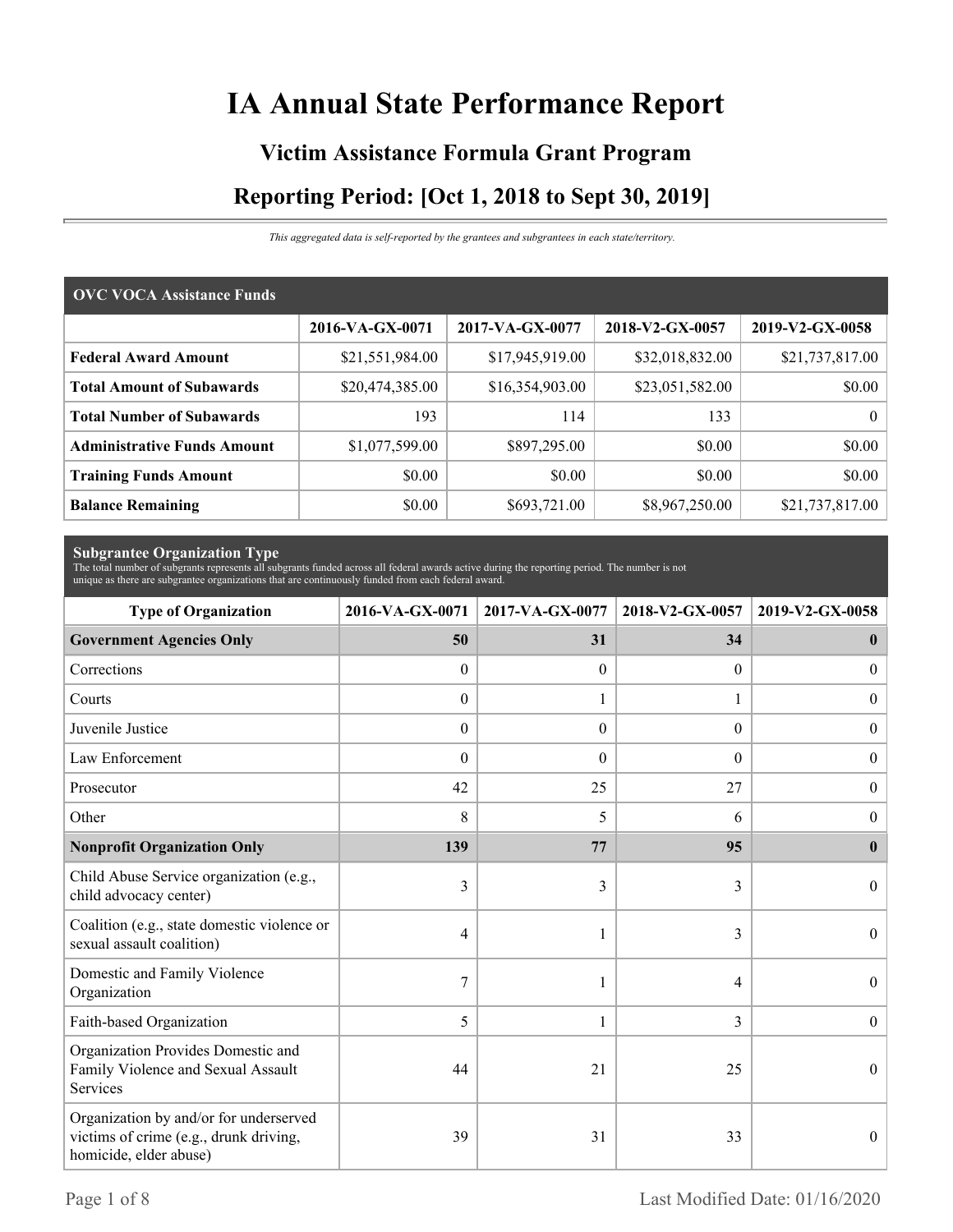|  | Office for Victims of Crime - Performance Measurement Tool (PMT) |  |  |  |  |
|--|------------------------------------------------------------------|--|--|--|--|
|--|------------------------------------------------------------------|--|--|--|--|

| Sexual Assault Services organization<br>(e.g., rape crisis center)                                         | $\overline{2}$   | 2                | 2                | $\boldsymbol{0}$ |
|------------------------------------------------------------------------------------------------------------|------------------|------------------|------------------|------------------|
| Multiservice agency                                                                                        | 33               | 17               | 22               | $\boldsymbol{0}$ |
| Other                                                                                                      | $\overline{c}$   | $\mathbf{0}$     | $\theta$         | $\boldsymbol{0}$ |
| <b>Federally Recognized Tribal</b><br>Governments, Agencies, and<br><b>Organizations Only</b>              | 3                | 5                | 3                | $\bf{0}$         |
| Child Abuse Service organization (e.g.,<br>child advocacy center)                                          | $\boldsymbol{0}$ | $\mathbf{0}$     | $\theta$         | $\overline{0}$   |
| Court                                                                                                      | $\boldsymbol{0}$ | $\theta$         | $\overline{0}$   | $\boldsymbol{0}$ |
| Domestic and Family Violence<br>organization                                                               | $\boldsymbol{0}$ | 0                | $\boldsymbol{0}$ | $\boldsymbol{0}$ |
| Faith-based organization                                                                                   | $\boldsymbol{0}$ | $\boldsymbol{0}$ | $\boldsymbol{0}$ | $\boldsymbol{0}$ |
| Juvenile justice                                                                                           | $\boldsymbol{0}$ | $\overline{0}$   | $\overline{0}$   | $\boldsymbol{0}$ |
| Law Enforcement                                                                                            | $\boldsymbol{0}$ | $\boldsymbol{0}$ | $\boldsymbol{0}$ | $\boldsymbol{0}$ |
| Organization provides domestic and<br>family violence and sexual assault<br>services                       | $\overline{2}$   | 4                | 2                | $\overline{0}$   |
| Prosecutor                                                                                                 | $\boldsymbol{0}$ | $\theta$         | $\boldsymbol{0}$ | $\boldsymbol{0}$ |
| Sexual Assault Services organization<br>(e.g., rape crisis center)                                         | $\boldsymbol{0}$ | $\theta$         | $\theta$         | $\boldsymbol{0}$ |
| Other justice-based agency                                                                                 | $\boldsymbol{0}$ | $\boldsymbol{0}$ | $\boldsymbol{0}$ | $\boldsymbol{0}$ |
| Other agency that is NOT justice-based<br>(e.g., human services, health, education)                        | $\boldsymbol{0}$ | $\theta$         | $\theta$         | $\boldsymbol{0}$ |
| Organization by and/or for a specific<br>traditionally underserved community                               | $\boldsymbol{0}$ | $\theta$         | $\boldsymbol{0}$ | $\overline{0}$   |
| Organization by and/or for underserved<br>victims of crime (e.g., drunk driving,<br>homicide, elder abuse) | $\boldsymbol{0}$ | $\boldsymbol{0}$ | $\overline{0}$   | $\Omega$         |
| Other                                                                                                      | $\mathbf{1}$     | $\mathbf{1}$     | $\mathbf{1}$     | $\boldsymbol{0}$ |
| <b>Campus Organizations Only</b>                                                                           | $\mathbf{1}$     | $\mathbf{1}$     | 1                | $\mathbf{0}$     |
| Campus-based victims services                                                                              | $\mathbf{1}$     | $\mathbf{1}$     | $\mathbf{1}$     | $\boldsymbol{0}$ |
| Law enforcement                                                                                            | $\boldsymbol{0}$ | $\mathbf{0}$     | $\overline{0}$   | $\boldsymbol{0}$ |
| Physical or mental health service<br>program                                                               | $\boldsymbol{0}$ | $\theta$         | $\overline{0}$   | $\boldsymbol{0}$ |
| Other                                                                                                      | $\boldsymbol{0}$ | $\mathbf{0}$     | $\overline{0}$   | $\boldsymbol{0}$ |
| <b>Total Number of Subawards</b>                                                                           | 193              | 114              | 133              | $\boldsymbol{0}$ |

\*This number is not unique across fiscal years as there are subgrantee organizations that are funded from multiple federal awards.

| <b>Subaward Purpose</b><br>A single SAR can select multiple purposes. Numbers are not unique |                                                                 |  |
|----------------------------------------------------------------------------------------------|-----------------------------------------------------------------|--|
|                                                                                              | 2016-VA-GX-0071 2017-VA-GX-0077 2018-V2-GX-0057 2019-V2-GX-0058 |  |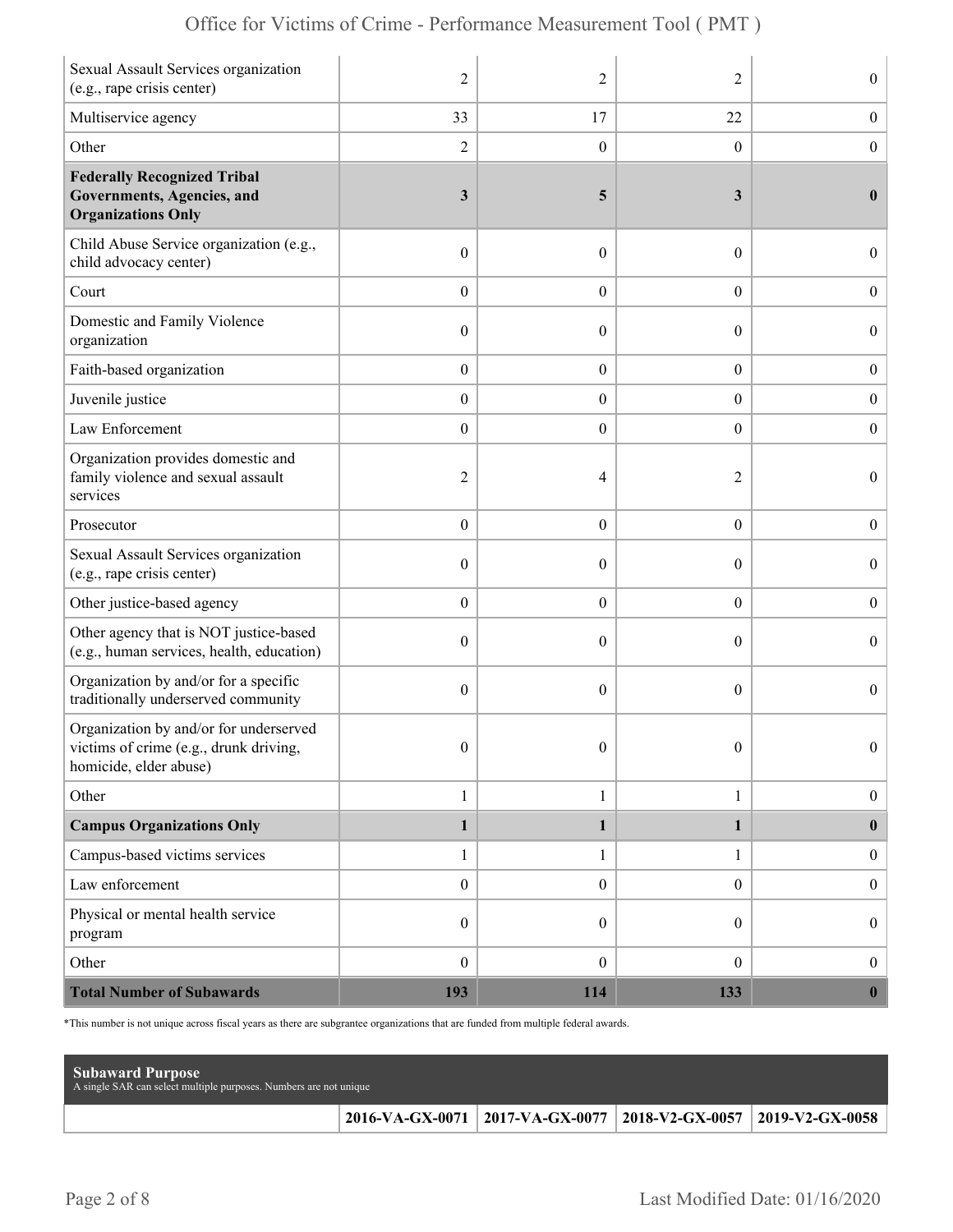| A. Continue a VOCA-funded victim<br>project funded in a previous year                  | 121 | 112 | 131 | $^{\circ}$ |
|----------------------------------------------------------------------------------------|-----|-----|-----|------------|
| B. Expand or enhance an existing project<br>not funded by VOCA in the previous<br>year | 70  |     |     | 0          |
| C. Start up a new victim services project                                              | 4   |     |     | 0          |
| D. Start up a new Native American<br>victim services project                           |     |     |     | $^{\circ}$ |
| E. Expand or enhance an existing <b>Native</b><br><b>American</b> project              |     |     |     | 0          |

**VOCA and Match Funds** A single SAR can select multiple service types. Numbers are not unique

|                                                              | 2016-VA-GX-0071 | $2017$ -VA-GX-0077 | 2018-V2-GX-0057 | 2019-V2-GX-0058 |
|--------------------------------------------------------------|-----------------|--------------------|-----------------|-----------------|
| A.INFORMATION & REFERRAL                                     | 184             | 88                 | 132             | 0               |
| <b>B.PERSONAL</b><br>ADVOCACY/ACCOMPANIMENT                  | 157             | 78                 | 107             | 0               |
| <b>C.EMOTIONAL SUPPORT OR</b><br><b>SAFETY SERVICES</b>      | 156             | 79                 | 117             | 0               |
| D. SHELTER/HOUSING SERVICES                                  | 98              | 45                 | 74              | 0               |
| E.CRIMINAL/CIVIL JUSTICE<br><b>SYSTEM ASSISTANCE</b>         | 159             | 69                 | 108             |                 |
| <b>F. ASSISTANCE IN FILING</b><br><b>COMPENSATION CLAIMS</b> | 189             | 89                 | 133             | 0               |

| <b>Priority and Underserved Requirements</b> |                 |                 |                 |                 |  |  |  |
|----------------------------------------------|-----------------|-----------------|-----------------|-----------------|--|--|--|
| <b>Priority Area</b>                         | 2016-VA-GX-0071 | 2017-VA-GX-0077 | 2018-V2-GX-0057 | 2019-V2-GX-0058 |  |  |  |
| <b>Child Abuse</b>                           |                 |                 |                 |                 |  |  |  |
| <b>Total Amount</b>                          | \$2,896,613.00  | \$2,420,858.00  | \$3,062,887.00  | \$0.00          |  |  |  |
| % of Total Federal Award                     | 13.00 %         | 13.00 %         | $10.00\%$       |                 |  |  |  |
| <b>Domestic and Family Violence</b>          |                 |                 |                 |                 |  |  |  |
| <b>Total Amount</b>                          | \$7,641,411.00  | \$5,553,875.00  | \$11,353,171.00 | \$0.00          |  |  |  |
| % of Total Federal Award                     | 35.00 %         | 31.00 %         | 35.00 %         |                 |  |  |  |
| <b>Sexual Assault</b>                        |                 |                 |                 |                 |  |  |  |
| <b>Total Amount</b>                          | \$3,204,332.00  | \$2,703,142.00  | \$3,269,029.00  | \$0.00          |  |  |  |
| % of Total Federal Award                     | 15.00 %         | 15.00 %         | $10.00\%$       |                 |  |  |  |
| <b>Underserved</b>                           |                 |                 |                 |                 |  |  |  |
| <b>Total Amount</b>                          | \$6,732,029.00  | \$5,677,028.00  | \$5,366,495.00  | \$0.00          |  |  |  |
| % of Total Federal Award                     | 31.00 %         | 32.00 %         | 17.00 %         |                 |  |  |  |

| <b>Budget and Staffing</b>  |                                                                       |  |
|-----------------------------|-----------------------------------------------------------------------|--|
| <b>Staffing Information</b> | 2016-VA-GX-0071   2017-VA-GX-0077   2018-V2-GX-0057   2019-V2-GX-0058 |  |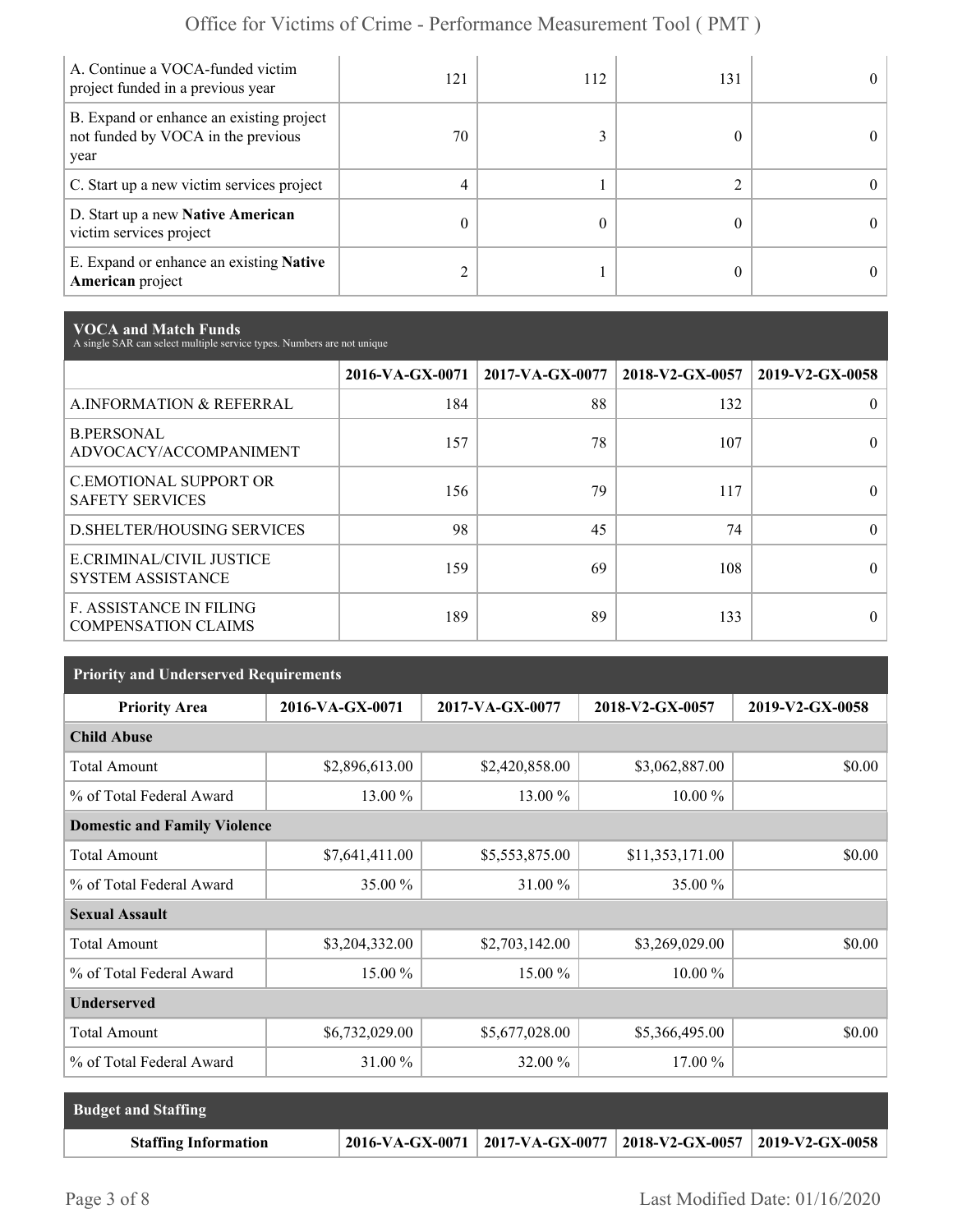| Total number of paid staff for all<br>subgrantee victimization program and/or<br>services                                                            | 1982.975  | 1182   | 1520    |  |
|------------------------------------------------------------------------------------------------------------------------------------------------------|-----------|--------|---------|--|
| Number of staff hours funded through<br>this VOCA award (plus match) for<br>subgrantee's victimization programs<br>and/or services                   | 255550.95 | 683734 | 1125335 |  |
| Total number of volunteer staff<br>supporting the work of this VOCA award<br>(plus match) for subgrantee's<br>victimization programs and/or services | 4272.95   | 3378   | 7160    |  |
| Number of volunteer hours supporting<br>the work of this VOCA award (plus<br>match) for subgrantee's victimization<br>programs and/or services       | 194275    | 160576 | 198281  |  |

#### **AGGREGATED SUBGRANTEE PERFORMANCE MEASURE DATA**

**Victimization Type**

|                                                                                               | Number of                                                                          | <b>Number of Individuals Who Actually Received Services</b><br><b>Based on a Presenting Victimization</b> |                           |                           |                           |                                  |
|-----------------------------------------------------------------------------------------------|------------------------------------------------------------------------------------|-----------------------------------------------------------------------------------------------------------|---------------------------|---------------------------|---------------------------|----------------------------------|
| <b>Victimization Type</b>                                                                     | <b>Subgrantees Indicating</b><br><b>Intent to Serve This</b><br><b>Victim Type</b> | <b>Quarter</b><br>1 Total                                                                                 | <b>Quarter</b><br>2 Total | <b>Quarter</b><br>3 Total | <b>Quarter</b><br>4 Total | Per<br><b>Quarter</b><br>Average |
| <b>Adult Physical Assault (includes</b><br>Aggravated and Simple Assault)                     | 87                                                                                 | 2943                                                                                                      | 3008                      | 3191                      | 4558                      | 3425                             |
| <b>Adult Sexual Assault</b>                                                                   | 106                                                                                | 2090                                                                                                      | 2186                      | 2763                      | 2790                      | 2457                             |
| Adults Sexually Abused/Assaulted as<br>Children                                               | 89                                                                                 | 573                                                                                                       | 600                       | 697                       | 718                       | 647                              |
| Arson                                                                                         | 50                                                                                 | 51                                                                                                        | 44                        | 51                        | 48                        | 48                               |
| Bullying (Verbal, Cyber or Physical)                                                          | 79                                                                                 | 1386                                                                                                      | 1521                      | 1435                      | 1603                      | 1486                             |
| <b>Burglary</b>                                                                               | 59                                                                                 | 345                                                                                                       | 438                       | 450                       | 503                       | 434                              |
| Child Physical Abuse or Neglect                                                               | 110                                                                                | 826                                                                                                       | 844                       | 1033                      | 828                       | 882                              |
| Child Pornography                                                                             | 60                                                                                 | 87                                                                                                        | 62                        | 103                       | 48                        | 75                               |
| Child Sexual Abuse/Assault                                                                    | 116                                                                                | 3186                                                                                                      | 2525                      | 2108                      | 2091                      | 2477                             |
| Domestic and/or Family Violence                                                               | 5                                                                                  | 8487                                                                                                      | 10026                     | 12231                     | 11286                     | 10507                            |
| <b>DUI/DWI</b> Incidents                                                                      | 52                                                                                 | 203                                                                                                       | 349                       | 290                       | 268                       | 277                              |
| Elder Abuse or Neglect                                                                        | 85                                                                                 | 145                                                                                                       | 179                       | 173                       | 198                       | 173                              |
| Hate Crime:<br>Racial/Religious/Gender/ Sexual<br>Orientation/Other (Explanation<br>Required) | 54                                                                                 | 1301                                                                                                      | 1107                      | 872                       | 719                       | 999                              |
| Human Trafficking: Labor                                                                      | 77                                                                                 | 30                                                                                                        | 39                        | 47                        | 35                        | 37                               |
| Human Trafficking: Sex                                                                        | 92                                                                                 | 215                                                                                                       | 228                       | 332                       | 320                       | 273                              |
| Identity Theft/Fraud/Financial Crime                                                          | 56                                                                                 | 525                                                                                                       | 573                       | 525                       | 665                       | 572                              |

Page 4 of 8 Last Modified Date: 01/16/2020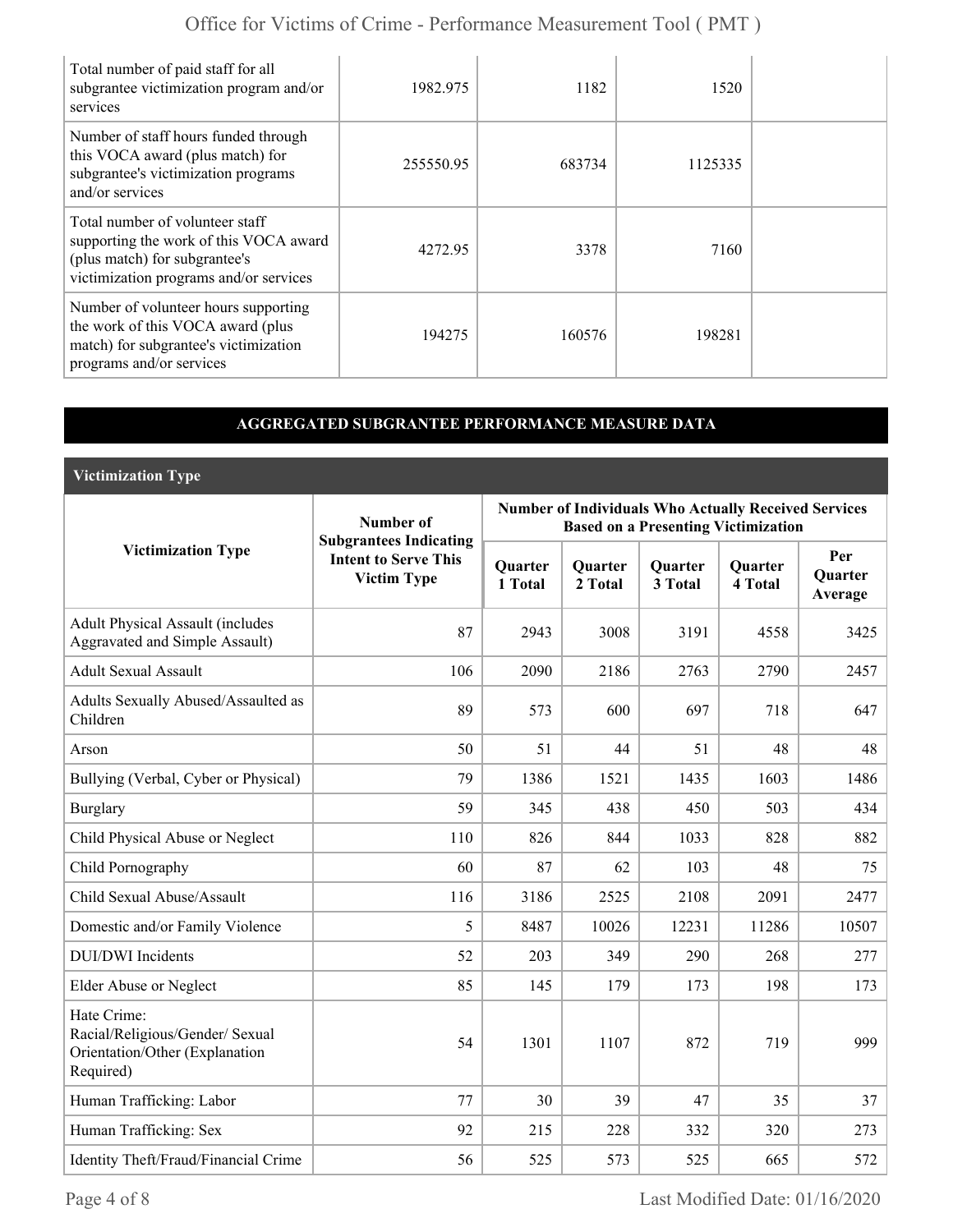| Kidnapping (non-custodial)                           | 41  | 63   | 92   | 93   | 100  | 87   |
|------------------------------------------------------|-----|------|------|------|------|------|
| Kidnapping (custodial)                               | 39  | 21   | 40   | 29   | 21   | 27   |
| Mass Violence<br>(Domestic/International)            | 21  | 152  | 146  | 150  | 93   | 135  |
| Other Vehicular Victimization (e.g.,<br>Hit and Run) | 53  | 202  | 138  | 267  | 168  | 193  |
| Robbery                                              | 58  | 189  | 224  | 245  | 216  | 218  |
| Stalking/Harassment                                  | 103 | 1110 | 1027 | 1202 | 1309 | 1162 |
| <b>Survivors of Homicide Victims</b>                 | 67  | 577  | 470  | 584  | 596  | 556  |
| Teen Dating Victimization                            | 76  | 185  | 184  | 275  | 154  | 199  |
| Terrorism (Domestic/International)                   | 21  | 15   | 14   | 18   | 17   | 16   |
| Other                                                | 11  | 707  | 1430 | 1242 | 1274 | 1163 |

# **Special Classifications of Individuals**

|                                                          | <b>Number of Individuals Self Reporting a Special Classification</b> |                                  |                           |                                  |                        |  |
|----------------------------------------------------------|----------------------------------------------------------------------|----------------------------------|---------------------------|----------------------------------|------------------------|--|
| <b>Special Classifications of Individuals</b>            | <b>Quarter 1</b><br><b>Total</b>                                     | <b>Quarter 2</b><br><b>Total</b> | Quarter 3<br><b>Total</b> | <b>Quarter 4</b><br><b>Total</b> | Per Quarter<br>Average |  |
| Deaf/Hard of Hearing                                     | 316                                                                  | 368                              | 397                       | 251                              | 781                    |  |
| Homeless                                                 | 2240                                                                 | 2187                             | 2302                      | 2479                             | 7627                   |  |
| Immigrants/Refugees/Asylum Seekers                       | 2791                                                                 | 2778                             | 2593                      | 1277                             | 7916                   |  |
| <b>LGBTQ</b>                                             | 813                                                                  | 894                              | 999                       | 826                              | 2444                   |  |
| Veterans                                                 | 108                                                                  | 108                              | 121                       | 135                              | 353                    |  |
| Victims with Disabilities: Cognitive<br>Physical /Mental | 2268                                                                 | 2431                             | 2766                      | 2651                             | 7737                   |  |
| Victims with Limited English Proficiency                 | 2824                                                                 | 2886                             | 2474                      | 1350                             | 8249                   |  |
| Other                                                    | 114                                                                  | 161                              | 128                       | 404                              | 1131                   |  |

#### **General Award Information**

| <b>Activities Conducted at the Subgrantee Level</b>                                                                          | <b>Number</b> | Percent           |
|------------------------------------------------------------------------------------------------------------------------------|---------------|-------------------|
| Total number of individuals who received services during the Fiscal Year.                                                    | 83878         |                   |
| Total number of anonymous contacts who received services during the Fiscal Year                                              | 20842         |                   |
| Number of new individuals who received services from your state for the first time during the Fiscal Year.                   | 53261         | 63.50 %           |
| Of the clients who received services, how many presented with more than one type of victimization during<br>the Fiscal Year? | 20574         | $\frac{24.53}{6}$ |
| Number of individuals assisted with a victim compensation application during the Fiscal Year.                                | 10365         |                   |

| <b>Demographics</b>                                  |               |          |
|------------------------------------------------------|---------------|----------|
| Demographic Characteristic of New Individuals Served | <b>Number</b> | Percent  |
| Race/Ethinicity                                      |               |          |
| American Indian or Alaska Native                     | 773           | $1.45\%$ |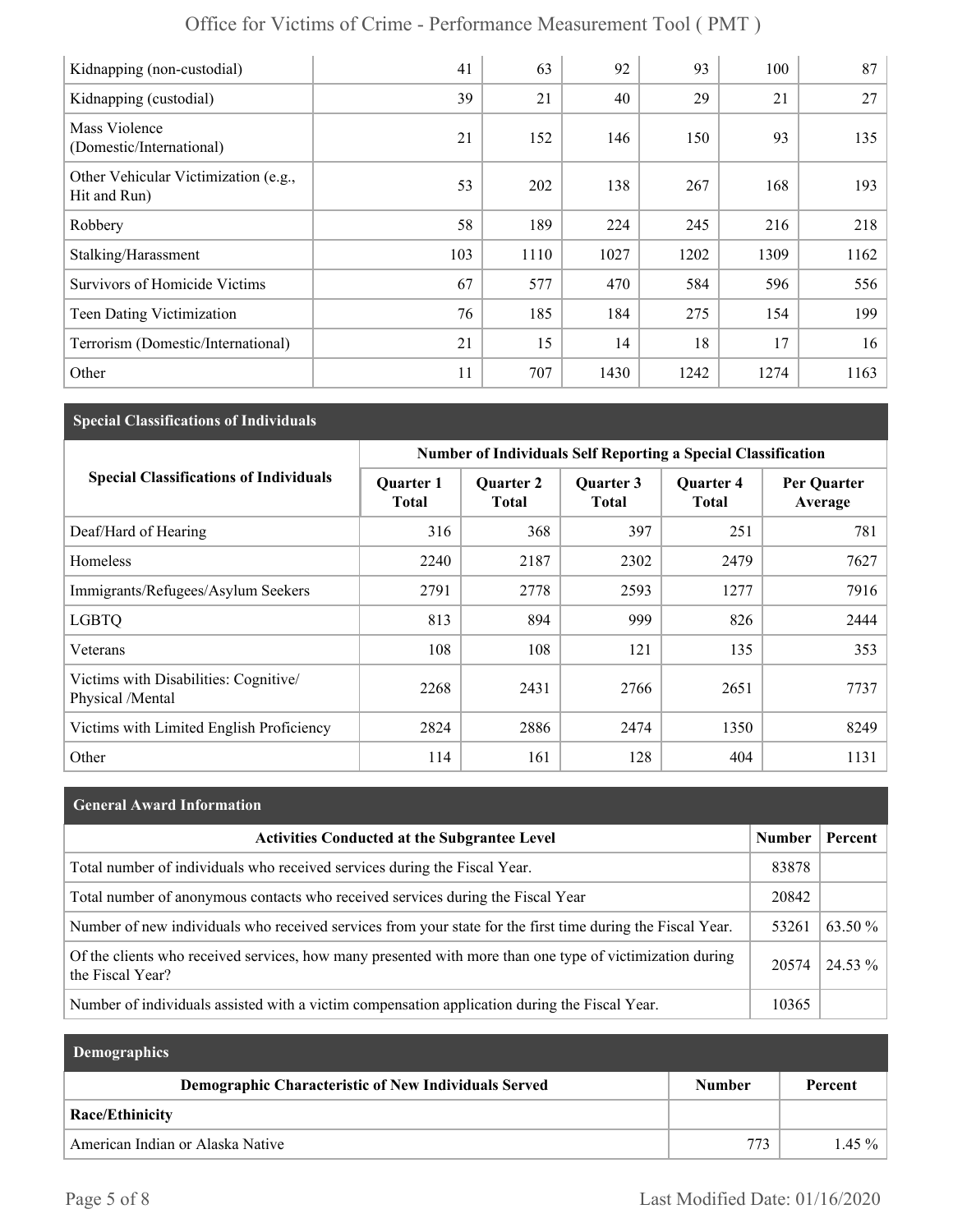| Asian                                     | 1423  | $2.67\%$   |
|-------------------------------------------|-------|------------|
| <b>Black or African American</b>          | 7690  | 14.44 %    |
| Hispanic or Latino                        | 5509  | 10.34 %    |
| Native Hawaiian or Other Pacific Islander | 217   | $0.41\%$   |
| White Non-Latino or Caucasian             | 30186 | 56.68%     |
| Some Other Race                           | 351   | $0.66\,\%$ |
| <b>Multiple Races</b>                     | 1246  | 2.34 %     |
| Not Reported                              | 4766  | 8.95 %     |
| Not Tracked                               | 1100  | $2.07\%$   |
| <b>Race/Ethnicity Total</b>               | 53261 |            |
| <b>Gender Identity</b>                    |       |            |
| Male                                      | 10661 | 20.02%     |
| Female                                    | 40442 | 75.93 %    |
| Other                                     | 599   | $1.12\%$   |
| Not Reported                              | 868   | $1.63\%$   |
| Not Tracked                               | 691   | $1.30\%$   |
| <b>Gender Total</b>                       | 53261 |            |
| Age                                       |       |            |
| Age 0-12                                  | 4952  | 9.30 %     |
| Age 13-17                                 | 5925  | $11.12\%$  |
| Age 18-24                                 | 7288  | 13.68%     |
| Age 25-59                                 | 27915 | 52.41 %    |
| Age 60 and Older                          | 2458  | 4.62 $%$   |
| Not Reported                              | 3914  | 7.35 %     |
| Not Tracked                               | 809   | $1.52\%$   |
| <b>Age Total</b>                          | 53261 |            |

| <b>Direct Services</b> |                                                                                 |                                                                  |                                                                           |                         |
|------------------------|---------------------------------------------------------------------------------|------------------------------------------------------------------|---------------------------------------------------------------------------|-------------------------|
| <b>Service Area</b>    | # of Subgrantees<br><b>That Provided</b><br><b>Services in This</b><br>Category | # of<br><b>Individuals/Contacts</b><br><b>Receiving Services</b> | <b>Specific Service</b>                                                   | Frequency<br>of Service |
|                        |                                                                                 |                                                                  | Enter the number of times services were<br>provided in each subcategory.  | $\Omega$                |
|                        |                                                                                 |                                                                  | A1. Information about the criminal<br>justice process                     | 24190                   |
| A. Information $\&$    | 86                                                                              | 40468                                                            | A2. Information about victim rights, how<br>to obtain notifications, etc. | 25057                   |
| Referral               |                                                                                 |                                                                  | A3. Referral to other victim service<br>programs                          | 19985                   |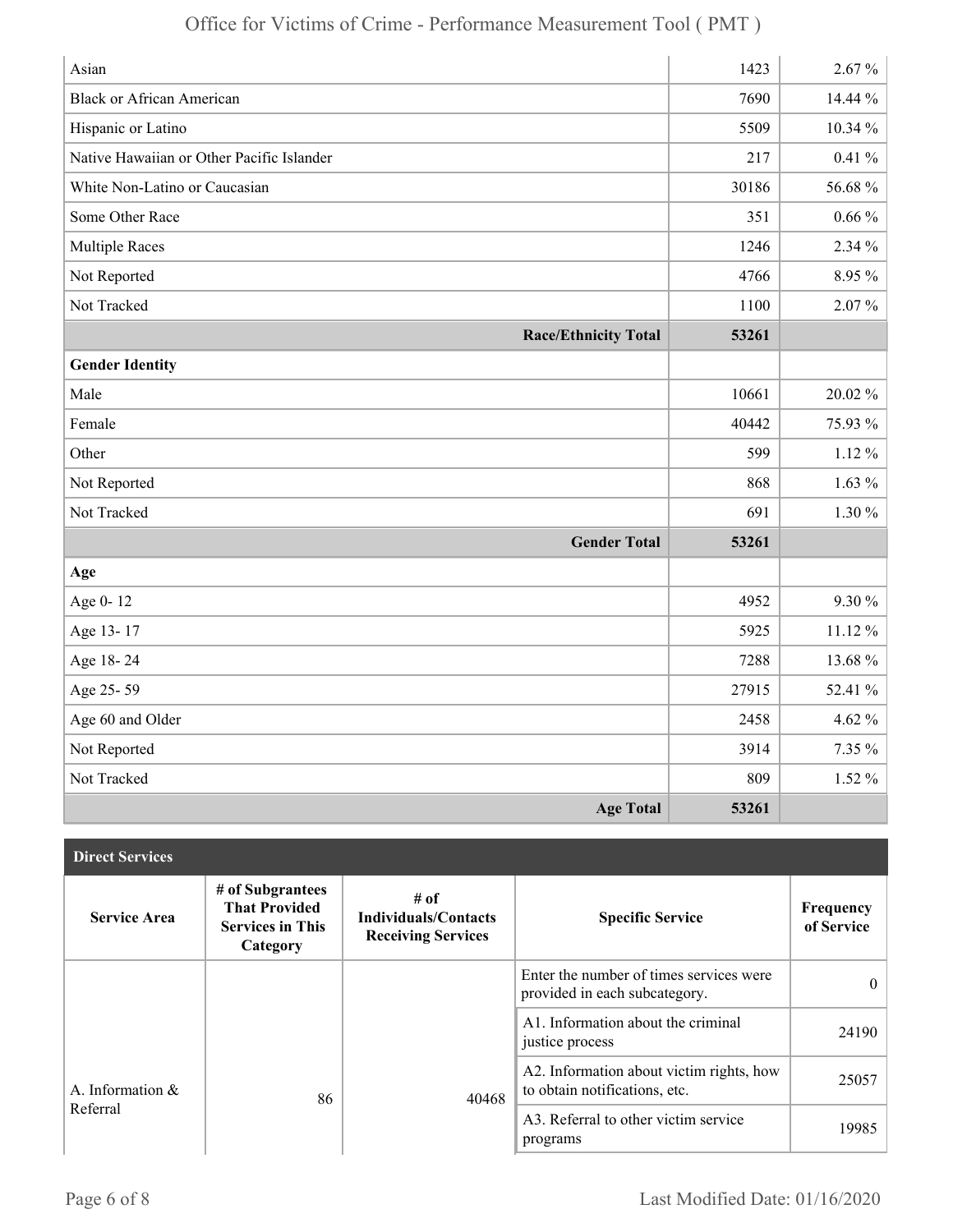|                                                  |    |       | A4. Referral to other services, supports,<br>and resources (includes legal, medical,<br>faith-based organizations, address<br>confidentiality programs, etc.) | 31208            |
|--------------------------------------------------|----|-------|---------------------------------------------------------------------------------------------------------------------------------------------------------------|------------------|
|                                                  |    | 43113 | Enter the number of times services were<br>provided in each subcategory.                                                                                      | $\overline{0}$   |
|                                                  |    |       | B1. Victim advocacy/accompaniment to<br>emergency medical care                                                                                                | 3640             |
|                                                  |    |       | B2. Victim advocacy/accompaniment to<br>medical forensic exam                                                                                                 | 1596             |
|                                                  |    |       | B3. Law enforcement interview<br>advocacy/accompaniment                                                                                                       | 1355             |
|                                                  |    |       | B4. Individual advocacy (e.g., assistance<br>in applying for public benefits, return of<br>personal property or effects)                                      | 183406           |
| <b>B.</b> Personal<br>Advocacy/<br>Accompaniment | 66 |       | B5. Performance of medical or<br>nonmedical forensic exam or interview<br>or medical evidence collection                                                      | 226              |
|                                                  |    |       | B6. Immigration assistance (e.g., special<br>visas, continued presence application,<br>and other immigration relief)                                          | 7456             |
|                                                  |    |       | B7. Intervention with employer, creditor,<br>landlord, or academic institution                                                                                | 2664             |
|                                                  |    |       | B8. Child or dependent care assistance<br>(includes coordination of services)                                                                                 | 1687             |
|                                                  |    |       | B9. Transportation assistance (includes<br>coordination of services)                                                                                          | 9900             |
|                                                  |    |       | B10. Interpreter services                                                                                                                                     | 3174             |
|                                                  |    | 46905 | Enter the number of times services were<br>provided in each subcategory.                                                                                      | $\boldsymbol{0}$ |
|                                                  |    |       | C1. Crisis intervention (in-person,<br>includes safety planning, etc.)                                                                                        | 34083            |
|                                                  |    |       | C2. Hotline/crisis line counseling                                                                                                                            | 51986            |
| C. Emotional<br>Support or Safety                | 68 |       | C3. On-scene crisis response (e.g.,<br>community crisis response)                                                                                             | 1054             |
| Services                                         |    |       | C4. Individual counseling                                                                                                                                     | 161983           |
|                                                  |    |       | C5. Support groups (facilitated or peer)                                                                                                                      | 21566            |
|                                                  |    |       | C6. Other Therapy (traditional, cultural,<br>or alternative healing; art, writing, or<br>play therapy, etc.)                                                  | 11292            |
|                                                  |    |       | C7. Emergency financial assistance                                                                                                                            | 15617            |
|                                                  | 47 |       | Enter the number of times services were<br>provided in each subcategory.                                                                                      | $\overline{0}$   |
| D. Shelter/Housing                               |    | 6904  | D1. Emergency shelter or safe house                                                                                                                           | 68059            |
| Services                                         |    |       | D2. Transitional housing                                                                                                                                      | 8697             |